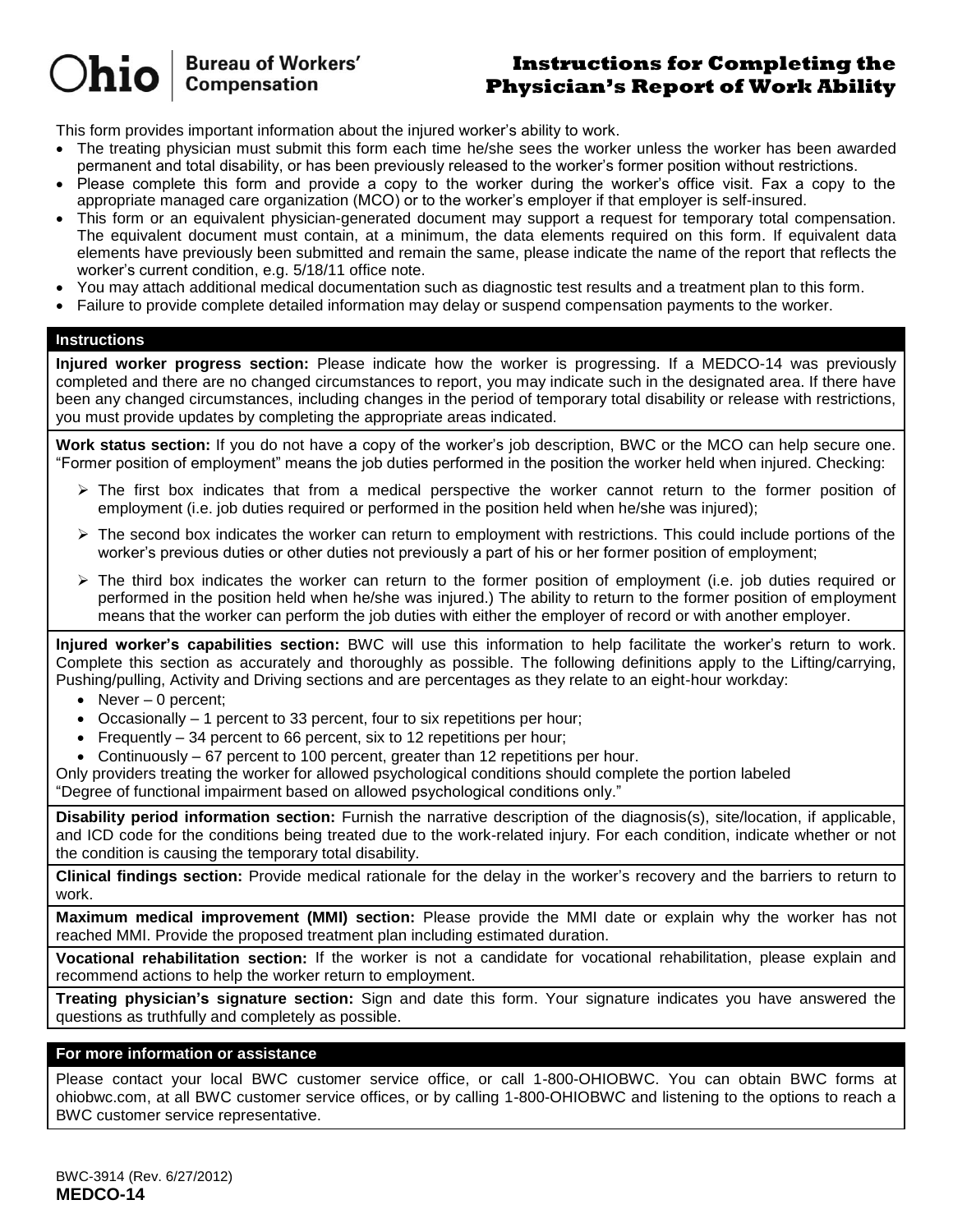# $O$ hio  $\vert$  Bureau of Workers'

# **Physician's Report of Work Ability**

| Injured worker name<br>Claim number                                                                                                         |                                                                                                                                                                                                                             |                               |        |                                |                      | Date of injury          |              |   |   |  |  |  |
|---------------------------------------------------------------------------------------------------------------------------------------------|-----------------------------------------------------------------------------------------------------------------------------------------------------------------------------------------------------------------------------|-------------------------------|--------|--------------------------------|----------------------|-------------------------|--------------|---|---|--|--|--|
| Employer name and injured worker's position of employment at time of injury                                                                 |                                                                                                                                                                                                                             |                               |        | Date of last exam or treatment |                      | Next appointment date   |              |   |   |  |  |  |
|                                                                                                                                             |                                                                                                                                                                                                                             |                               |        |                                |                      |                         |              |   |   |  |  |  |
|                                                                                                                                             |                                                                                                                                                                                                                             |                               |        |                                |                      |                         |              |   |   |  |  |  |
|                                                                                                                                             | Injured worker progress<br>The injured worker is progressing: $\Box$ As expected $\Box$ Better than expected $\Box$ Slower than expected                                                                                    |                               |        |                                |                      |                         |              |   |   |  |  |  |
| 1                                                                                                                                           | If a MEDCO-14 was previously completed for this injured worker, are there any changes to the information provided in Section 2 through                                                                                      |                               |        |                                |                      |                         |              |   |   |  |  |  |
|                                                                                                                                             | 7 to report at this time? $\Box$ Yes $\Box$ No If yes, proceed to section 2. If no, proceed to section 8.                                                                                                                   |                               |        |                                |                      |                         |              |   |   |  |  |  |
| <b>Work status</b>                                                                                                                          |                                                                                                                                                                                                                             |                               |        |                                |                      |                         |              |   |   |  |  |  |
|                                                                                                                                             | Did you review a description of the injured worker's job duties as they existed on the date of injury (former position of employment)?                                                                                      |                               |        |                                |                      |                         |              |   |   |  |  |  |
|                                                                                                                                             | Check all applicable boxes.                                                                                                                                                                                                 |                               |        |                                |                      |                         |              |   |   |  |  |  |
|                                                                                                                                             | $\Box$ Yes, I was provided a job description (verbal or written) by the $\Box$ Injured worker $\Box$ Employer $\Box$ MCO                                                                                                    |                               |        |                                |                      |                         |              |   |   |  |  |  |
|                                                                                                                                             | $\Box$ No, I have not been provided a job description.<br>Select one of the three options below.                                                                                                                            |                               |        |                                |                      |                         |              |   |   |  |  |  |
|                                                                                                                                             | $\Box$ Injured worker is temporarily not released to any work, including the former position of employment                                                                                                                  |                               |        |                                |                      |                         |              |   |   |  |  |  |
| $\boldsymbol{2}$                                                                                                                            |                                                                                                                                                                                                                             |                               |        |                                |                      |                         |              |   |   |  |  |  |
|                                                                                                                                             | $\Box$ Injured worker is not released to the former position of employment but may return to available and appropriate work with restrictions,                                                                              |                               |        |                                |                      |                         |              |   |   |  |  |  |
|                                                                                                                                             | The restrictions are: $\Box$ Permanent $\Box$ Temporary If temporary until what date? $\Box$                                                                                                                                |                               |        |                                |                      |                         |              |   |   |  |  |  |
|                                                                                                                                             |                                                                                                                                                                                                                             |                               |        |                                |                      |                         |              |   |   |  |  |  |
|                                                                                                                                             | Is this date the day the injured worker actually returned to work? $\Box$ Yes $\Box$ No $\Box$ I don't know: Proceed to section 8 and complete it.                                                                          |                               |        |                                |                      |                         |              |   |   |  |  |  |
|                                                                                                                                             | Injured worker's capabilities: Employer will use information in this section to evaluate available and appropriate work opportunities                                                                                       |                               |        |                                |                      |                         |              |   |   |  |  |  |
|                                                                                                                                             |                                                                                                                                                                                                                             |                               |        |                                |                      |                         |              |   |   |  |  |  |
|                                                                                                                                             | How many total hours is this injured worker potentially able to work? ______________Hours in a day _____________Hours in a week<br><b>Upper extremities</b>                                                                 |                               |        |                                |                      |                         |              |   |   |  |  |  |
|                                                                                                                                             | The injured worker is able to perform simple grasping with: $\Box$ Left hand $\Box$ Right hand $\Box$ Both                                                                                                                  |                               |        |                                |                      |                         |              |   |   |  |  |  |
|                                                                                                                                             | The injured worker is able to perform repetitive wrist motion with: $\Box$ Left hand $\Box$ Right hand $\Box$ Both                                                                                                          |                               |        |                                |                      |                         |              |   |   |  |  |  |
|                                                                                                                                             | The injured worker's dominant hand is: $\Box$ Left $\Box$ Right                                                                                                                                                             |                               |        |                                |                      |                         |              |   |   |  |  |  |
|                                                                                                                                             | <b>Lower extremities</b>                                                                                                                                                                                                    |                               |        |                                |                      |                         |              |   |   |  |  |  |
|                                                                                                                                             | The injured worker is able to perform repetitive actions to operate foot controls or motor vehicles with: $\Box$ Left foot $\Box$ Right foot $\Box$ Both                                                                    |                               |        |                                |                      |                         |              |   |   |  |  |  |
|                                                                                                                                             | <b>Medications</b>                                                                                                                                                                                                          |                               |        |                                |                      |                         |              |   |   |  |  |  |
|                                                                                                                                             | The injured worker is able to safely perform work duties which, if applicable, may include operating heavy machinery or driving while<br>taking prescribed medications: $\Box$ Yes $\Box$ No                                |                               |        |                                |                      |                         |              |   |   |  |  |  |
|                                                                                                                                             | If no, what are the potential side effects: $\Box$ Dizziness $\Box$ Drowsiness $\Box$ Impaired ability $\Box$ Other, please explain                                                                                         |                               |        |                                |                      |                         |              |   |   |  |  |  |
|                                                                                                                                             |                                                                                                                                                                                                                             |                               |        |                                |                      |                         |              |   |   |  |  |  |
|                                                                                                                                             | Please indicate the following: $N =$ Never, O = Occasionally, F = Frequently, C = Continuously<br>F<br>C.<br>N<br>F<br><b>Activity</b><br>Lifting/carrying<br>N<br>O<br><b>Pushing/pulling</b><br>O<br>C                    | N                             | O<br>F | C                              | <b>Activity</b>      |                         | $\mathbf{o}$ | F | C |  |  |  |
| 3                                                                                                                                           | $0 - 10$ lbs.<br>13 to 25 lbs.<br>Bend                                                                                                                                                                                      |                               |        |                                | Reach above shoulder |                         |              |   |   |  |  |  |
|                                                                                                                                             | $11 - 20$ lbs.<br>26 to 40 lbs.<br>Squat                                                                                                                                                                                    |                               |        |                                | Type/keyboard        |                         |              |   |   |  |  |  |
|                                                                                                                                             | $21 - 40$ lbs.<br>41 to 60 lbs.<br>Kneel                                                                                                                                                                                    |                               |        |                                | <b>Driving</b>       |                         |              |   |   |  |  |  |
|                                                                                                                                             | 61 to 100 lbs.<br>$41 - 60$ lbs.<br>Twist/turn                                                                                                                                                                              |                               |        |                                | Automatic            |                         |              |   |   |  |  |  |
|                                                                                                                                             | $100 +$ lbs.<br>$61 - 100$ lbs.<br>Climb                                                                                                                                                                                    |                               |        |                                | Standard shift       |                         |              |   |   |  |  |  |
|                                                                                                                                             | In an eight-hour workday, how many total hours is the injured worker potentially able to work?<br>hours $\Box$ Continuously $\Box$ With break<br>Walk:<br>Sit:                                                              | hours Continuously Nith break |        |                                |                      |                         |              |   |   |  |  |  |
| hours C Continuously Vith break<br>Stand:<br>Degree of functional impairment based on allowed psychological conditions only, if applicable. |                                                                                                                                                                                                                             |                               |        |                                |                      |                         |              |   |   |  |  |  |
|                                                                                                                                             | Activities of daily living: Self-care, personal hygiene, communication, ambulation, travel,                                                                                                                                 |                               |        |                                |                      | Moderate Marked Extreme |              |   |   |  |  |  |
|                                                                                                                                             | sexual function, sleep, social and recreational activities and occupational functioning                                                                                                                                     |                               | $\Box$ | $\Box$                         | □                    | $\Box$                  |              | □ |   |  |  |  |
|                                                                                                                                             | Social functioning: Capacity to interact and communicate effectively and get along with<br>$\Box$<br>□<br>$\Box$<br>□<br>◻<br>others                                                                                        |                               |        |                                |                      |                         |              |   |   |  |  |  |
|                                                                                                                                             | Concentration, persistence and pace: Ability to sustain focused attention long enough<br>to complete tasks commonly found in the workplace                                                                                  |                               |        |                                | □                    | $\Box$                  | □            |   |   |  |  |  |
|                                                                                                                                             | Adaptation: Ability to appropriately react to stressful circumstances, including the<br>workplace; includes attendance, making decisions, scheduling or completing tasks and<br>interacting with supervisors and co-workers | $\Box$                        | □      | □<br>$\Box$                    |                      |                         | □            |   |   |  |  |  |